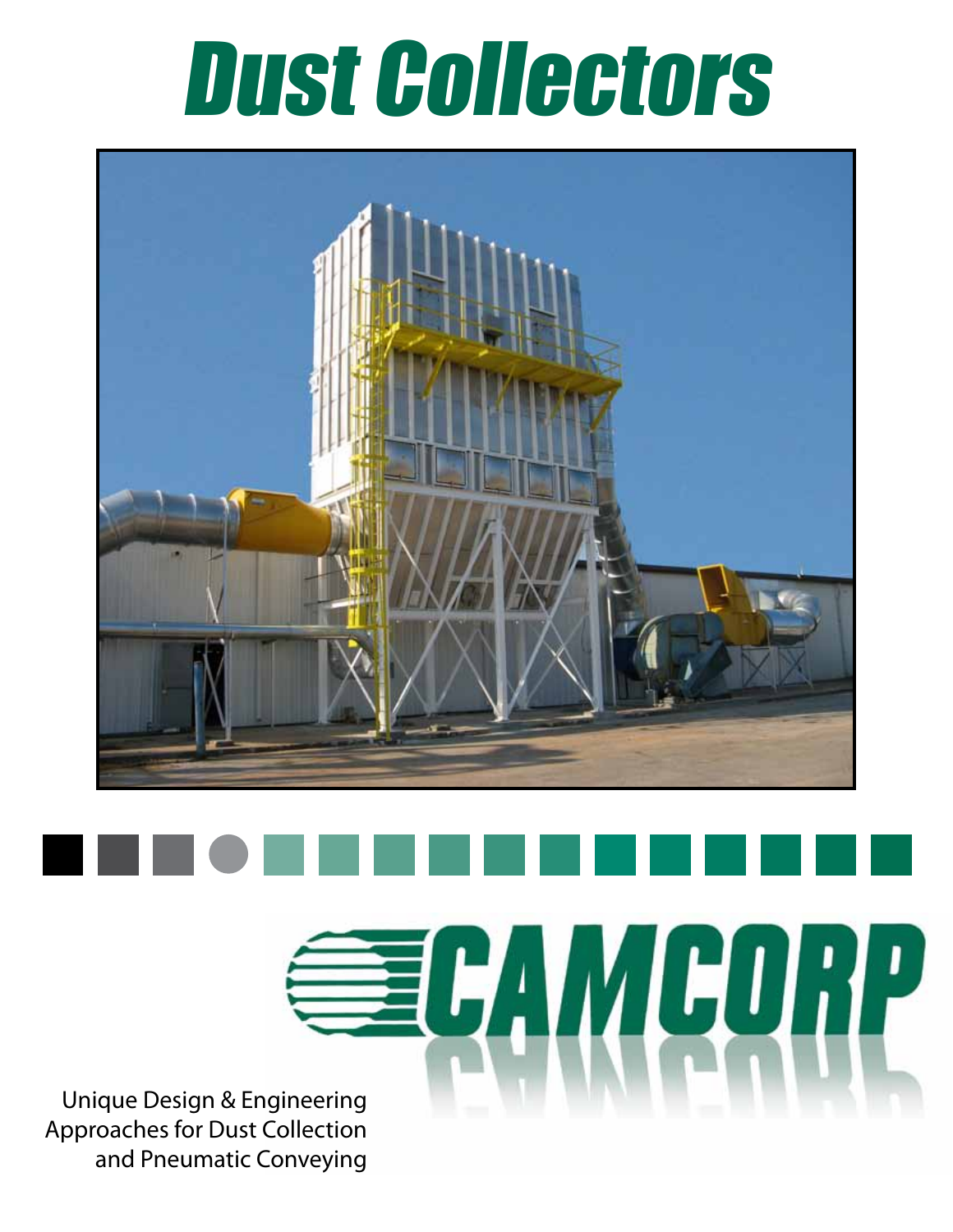## *</u>SECAMCORP*

### CAMCORP Inc.

Established in 1993, CAMCORP is a clean air management company specializing in creating unique design and engineering approaches for industrial applications. The firm has a full array of technical, engineering, construction and aftermarket services for virtually every application need. Company experts have the experience in the latest filtration and pneumatic conveying technologies, and have engineered unique solutions for a wide range of industrial situations.

**CAMCORP** has a full line of dust collectors to meet your industrial requirements of which our design team will help select and size the correct model to meet your application. When it comes to selecting equipment to manage air quality, you need a number of alternatives that can achieve the desired result. Our air filtration systems can be designed to meet the dust collection needs of most any situation. Over the years we've repeatedly been challenged by our customers to solve impossible situations. With our years of experience and state-of-theart capabilities, we can meet your needs. Our structural designs meet the specific technical requirements of the application, but we go the extra mile. We offer several standard features and options that are high-cost options or simply unavailable from other suppliers.

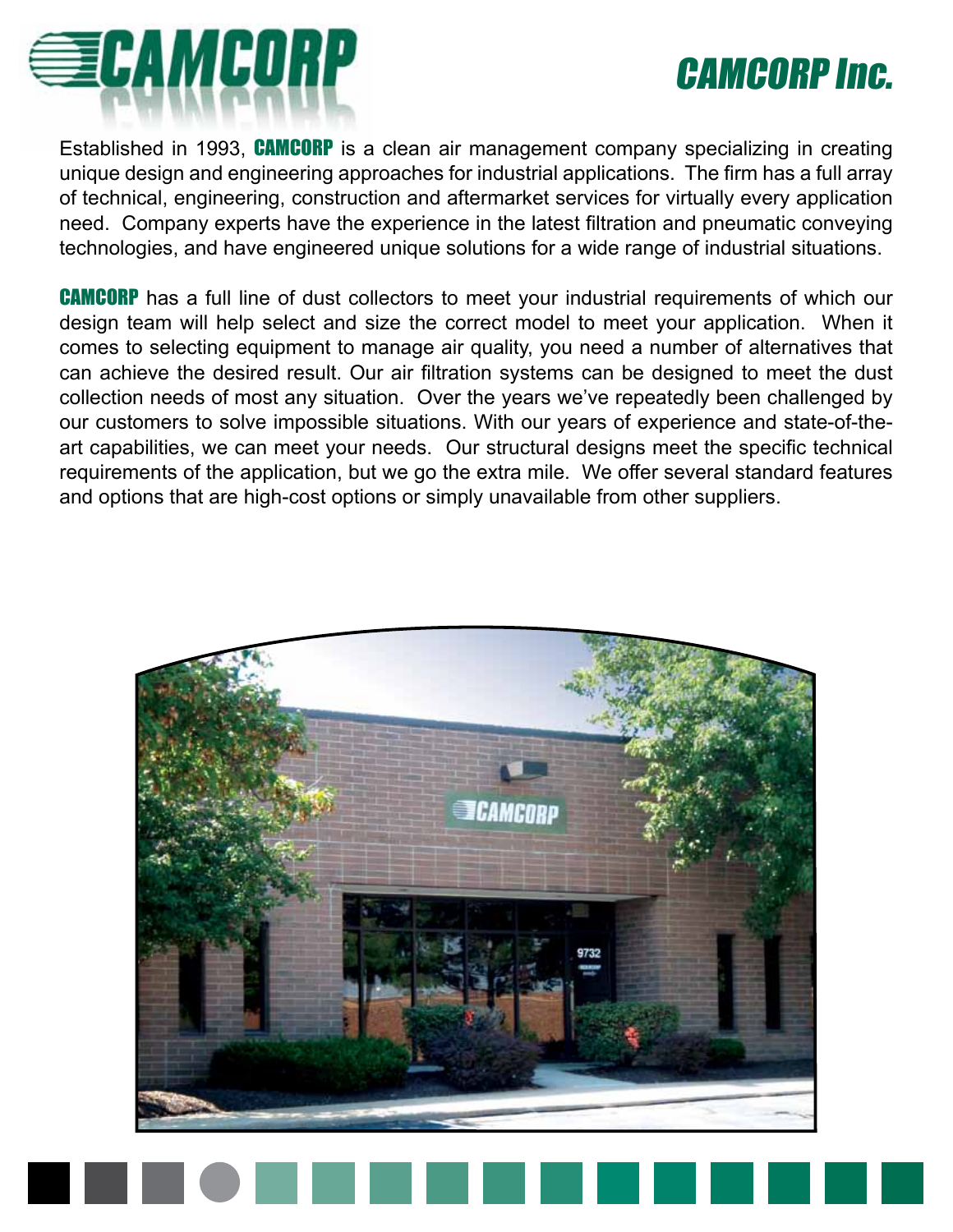### Pulse-Jet Dust Collectors

CAMCORP's pulse-jet collectors are available in side bag access or top bag access through lift-off doors or a walk-in clean air plenum and are available with all of the accessories to meet the requirements of your application, such as:

- Correct selection of filter media to meet the application requirements
- Explosion venting per NFPA 68
- Paint selected for the application
- NEMA 4, 4X, 7, 9 or 12 Electrical Enclosures
- Structural supports engineered for location
- High vacuum or pressure design
- Different inlet designs based on material collected and application
- "On-Demand" cleaning timer board
- Instrumentation for remote monitoring
- OSHA approved service platforms

CAMCORP's qualified sales representatives will help select the right size and configuration dust collector for your application.







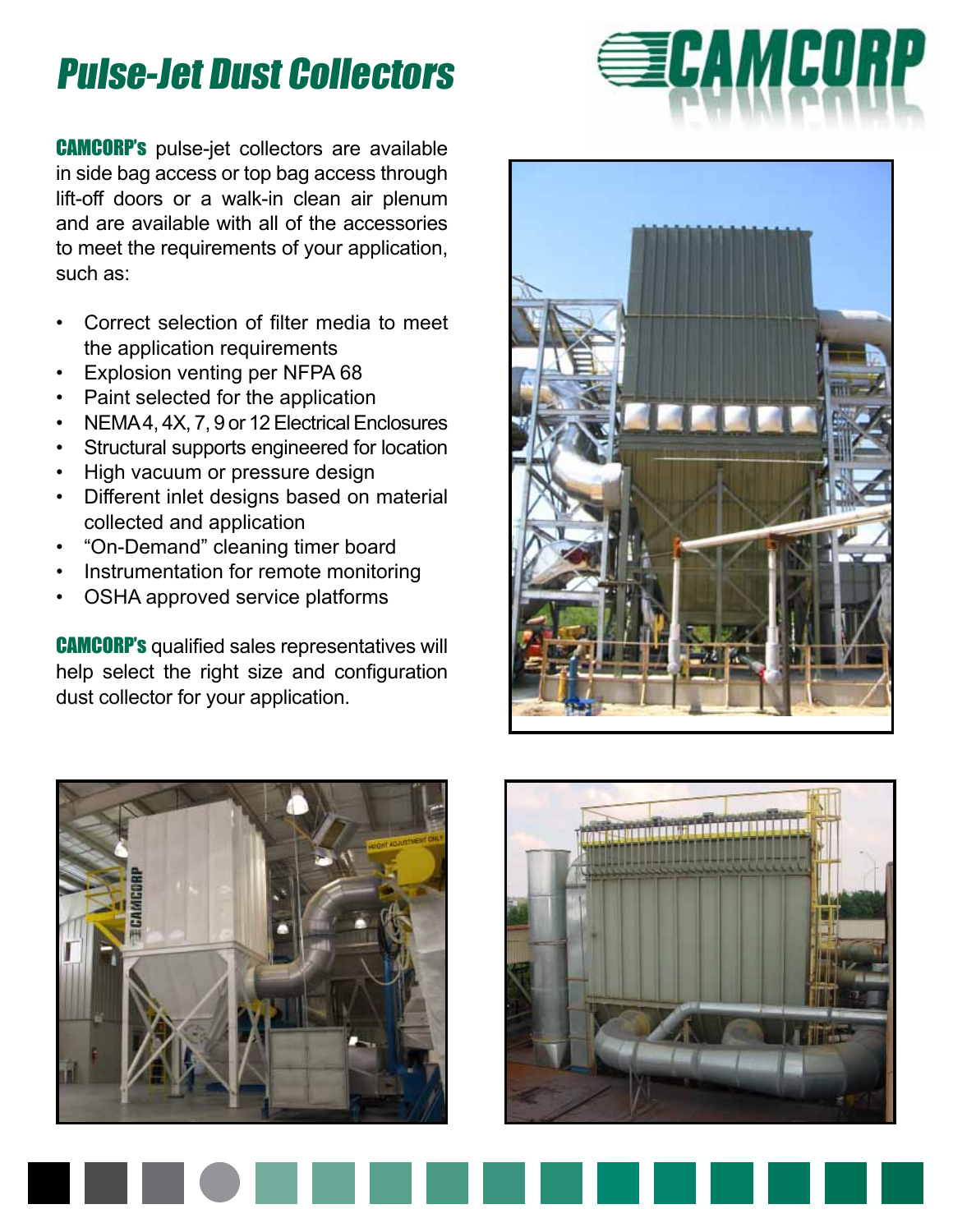# **EECAMCORP**





### Reverse Air Dust Collectors

**CAMCORP** offers two style of reverse air collectors. The HVP (High Volume Pulse) collectors utilize a rotary lobe blower as the cleaning energy to pulse the bags clean. The SWF (Sweep Arm Filter) utilizes a high static fan to clean the bags. Both have a rotating arm within the clean air plenum to deliver the cleaning air.

The cleaning fan on the SWF unit can be mounted internally or external to the clean air plenum. The drive components for the rotating arm can be located internally or external to the clean air plenum for either the HVP or the SWF styles.

Units over 14' diameter can be panelized for field erection.

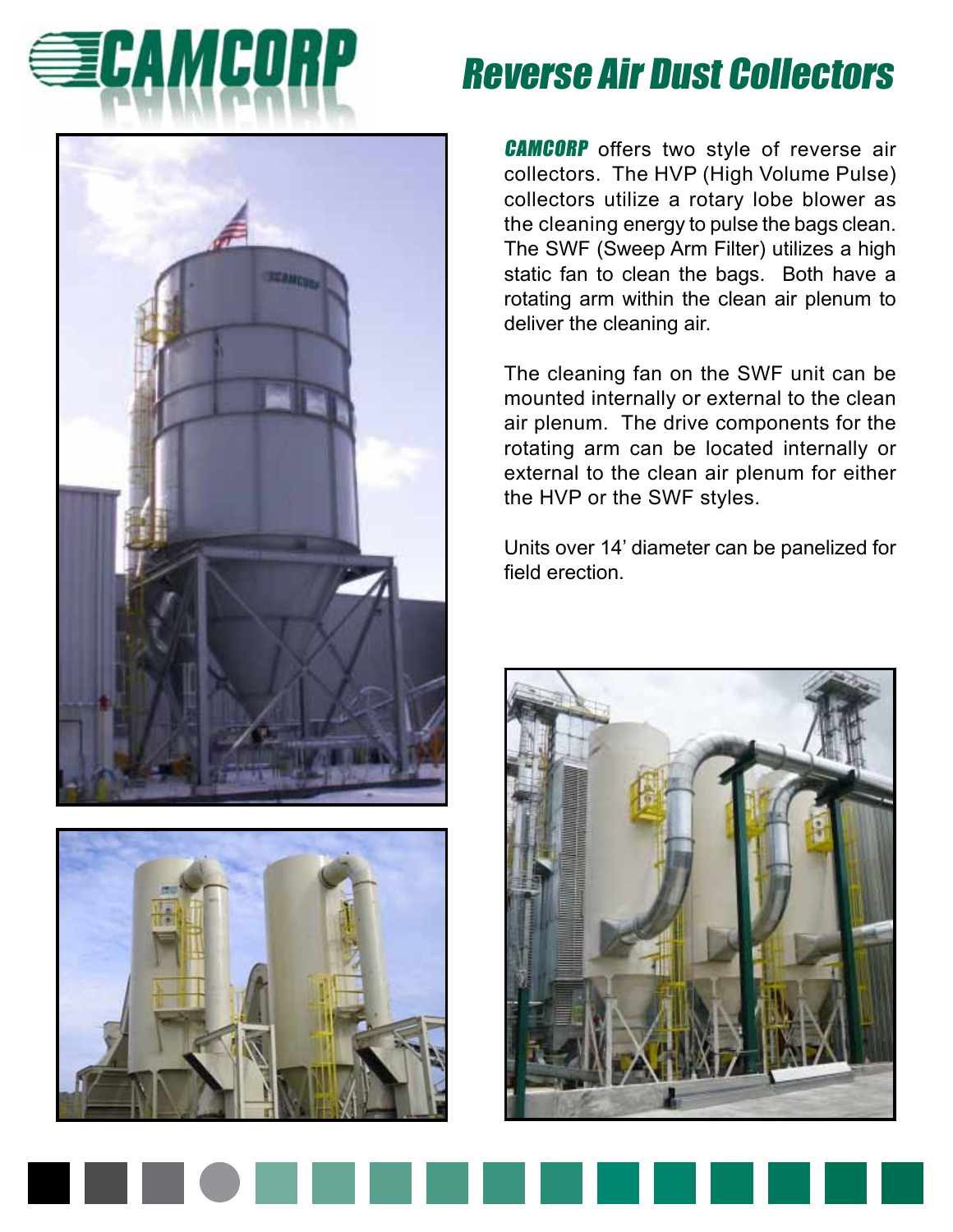### Vertical Cartridge Collectors **ELAMCORP**

CAMCORP's CAM-AIRO™ is uniquely engineered to solve nearly all dry dust and fume collection challenges. The vertical design of the CAM-AIRO™ cartridge collector optimizes virtually 100% of the filter media area, unlike horizontal designs that can sacrifice nearly 30% of the filter media area over time.

The  $\mathcal{C}$ AM-AIRO<sup>TM</sup> is fabricated in welded sub-assemblies, flanged and externally reinforced. A significant departure from competing modular designs that are internally reinforced resulting in excessive and problematic horizontal ledges that can obstruct airflow, retain dust and cause bridging.

Cartridges are conveniently accessed from outside the collector through hinged sideaccess doors.



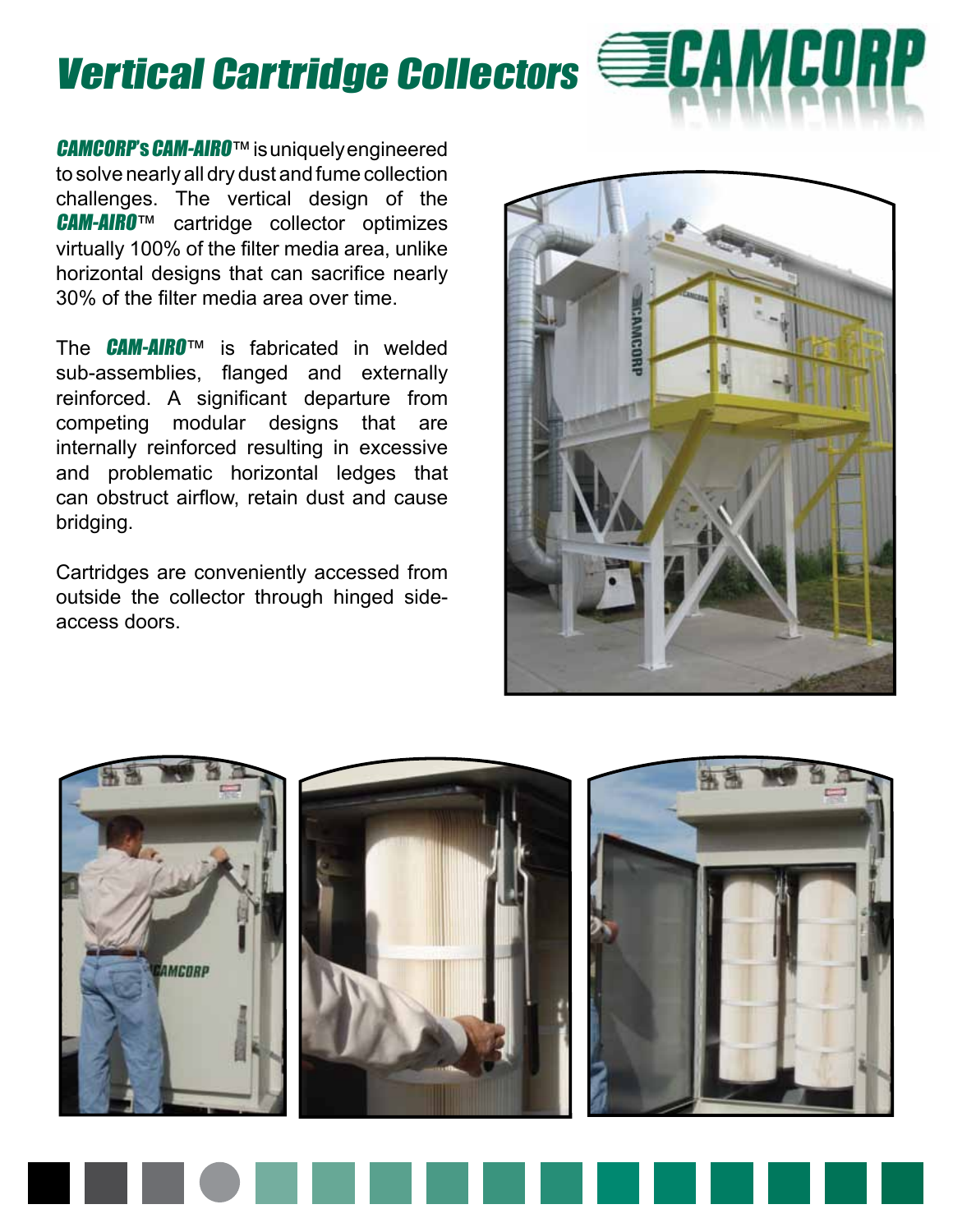# **ELAMCORP** Pleated Element Dust Collectors

**CAMCORP's** pleated elements can be used for most applications where typical baghouse collectors are specified. One advantage of this style collector is the lower headroom requirements and higher efficiencies than standard baghouse dust collectors. Pleated elements are available in both top load and bottom/side load configurations. Pleated elements are available in 100% Spun bonded polyester, PTFE laminated spun bonded polyester, food grade and high temperature. All of the same features and options are available in our line of pleated element dust collectors as is offered in our standard pulse-jet baghouse dust collection line of products.

**CAMCORP's** qualified sales representatives will help select the right size and configuration pleated element dust collector for your application.







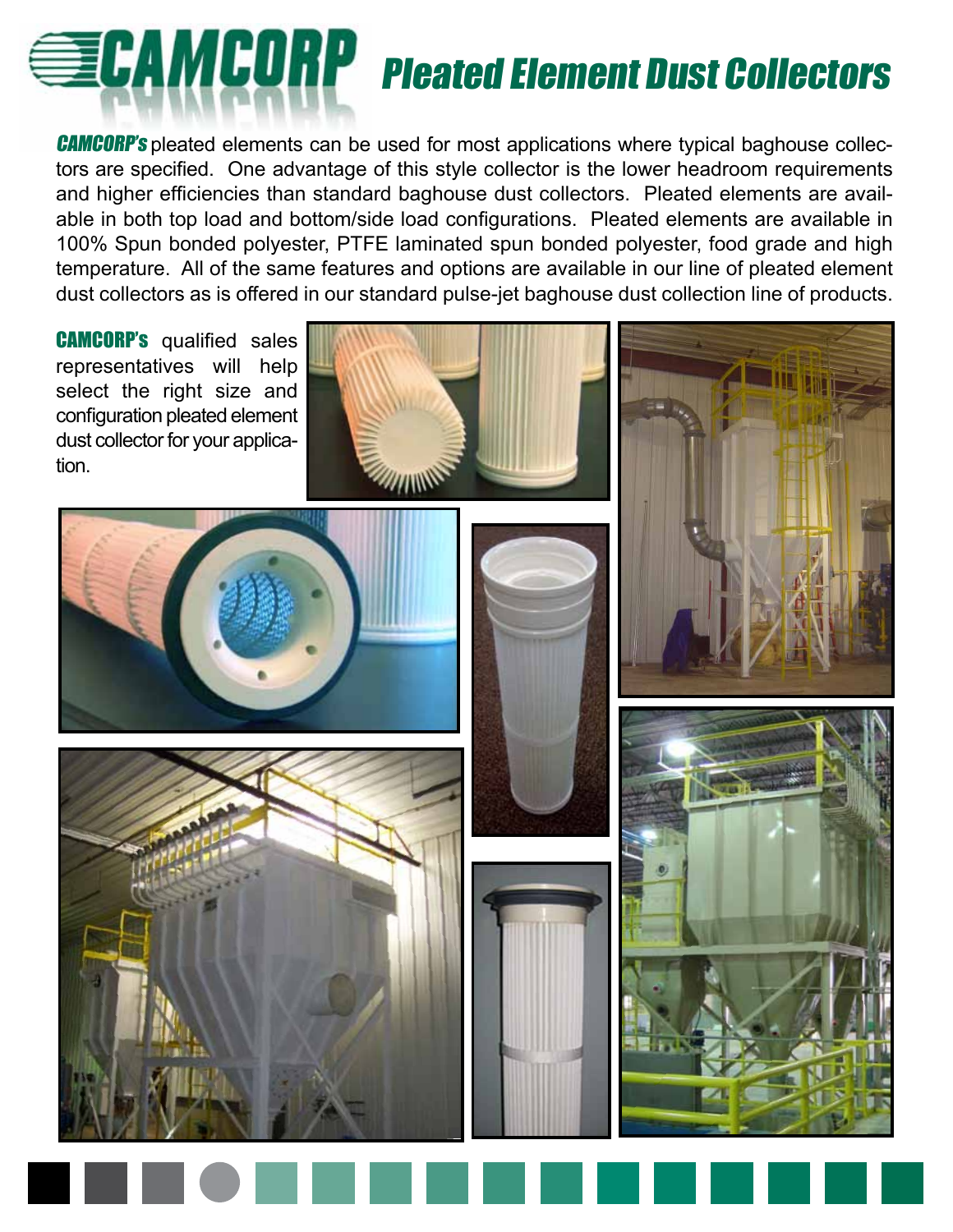### Filter/Receiver Dust Collectors

Filter/Receivers are used at the end of a pneumatic conveying system. Filter/Receivers can utilize either traditional bags or pleated elements and are also available in top or side/bottom access configurations. Filter/Receivers are used in either pressure or vacuum conveying applications. **CAMCORP** qualified sales representatives will design the filter/receiver for that application.

Typically filter/receivers will have a higher dust loading than dust collection systems and a lower air to cloth ratio is selected when sizing a filter/receiver. **CAMCORP** will select the correct air to cloth ratio for the filter/receiver for your application as well as the proper inlet configuration.





*<u></u>SECAMCORP* 

**CAMCORP** can supply the ancillary equipment for the filter/receiver as well, including:

- Rotary airlocks
- Butterfly valves
- Double dump valves
- Hopper vibrators
- Hopper impactors
- Hopper aeration pads
- Hopper heaters
- Vibratory bin dischargers
- Insulation
- Conveying diverter valves
- **Gravity diverter**
- Broken bag detectors
- Tubing, pipe, elbows, couplings
- **Instrumentation**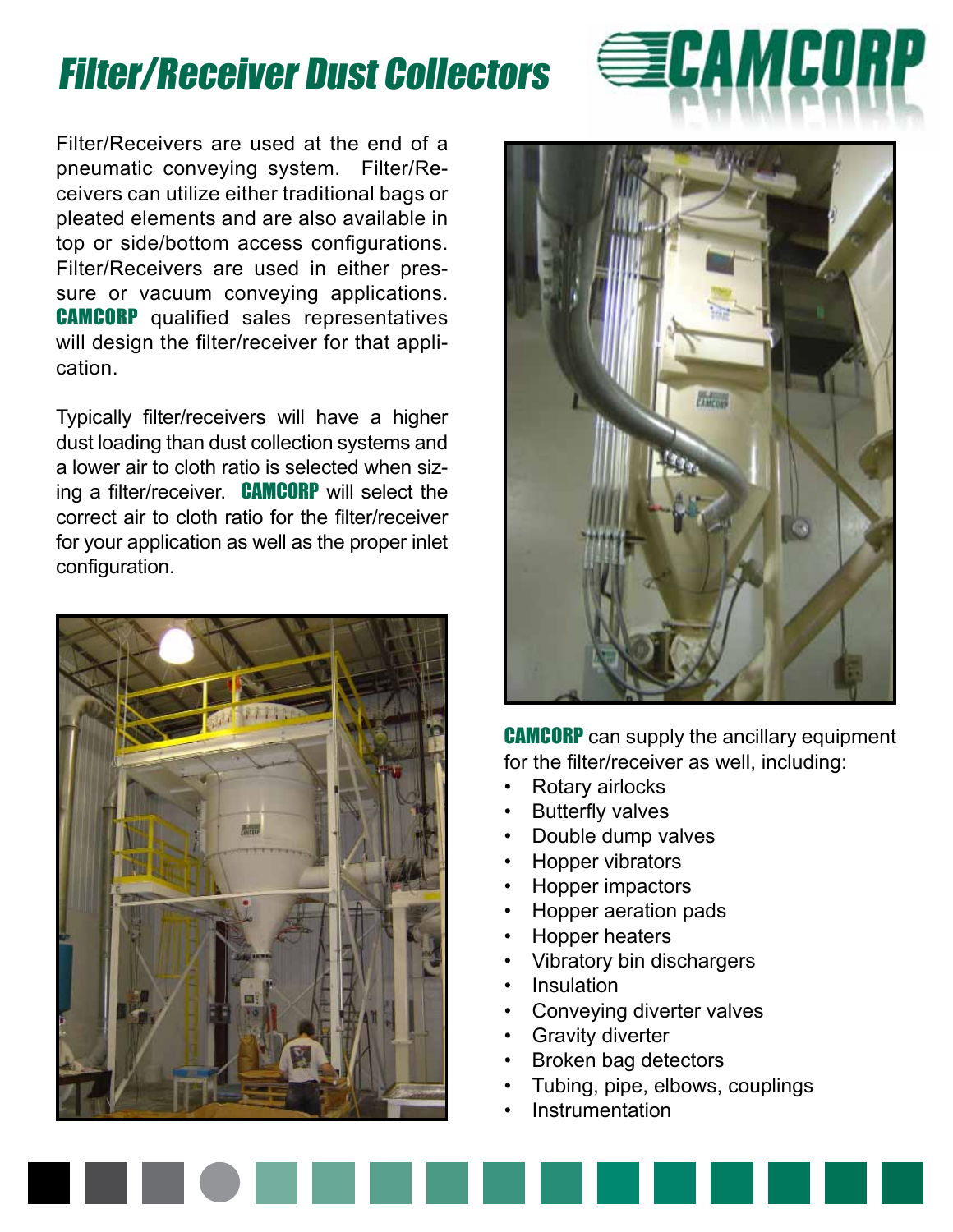# **EDAMCORP** Medium Pressure Dust Collectors

No compressed air?....No problem. CAMCORP's medium pressure pulse-jet dust collectors operate in the same manner as our traditional pulse-jet dust collectors, however, instead of using plant compressed air to clean the bags we use air compressed by means of a rotary lobe blower. The diaphragm valves on the dust collector are designed to allow more cleaning air at the lower pressure to clean the bags or pleated elements. **CAMCORP** supplies the rotary lobe blower package along with the dust collectors we supply. The blower package includes a pressure relief valve so as to not over-pressurize the compressed air header, a motor with belts, sheaves and OSHA guard, mounting base, discharge silencer and inlet filter. When properly sized, one blower package can be used for several dust collectors. CAMCORP offers the same features and options on our medium pressure pulse-jet dust collectors as our traditional pulse-jet dust collectors.



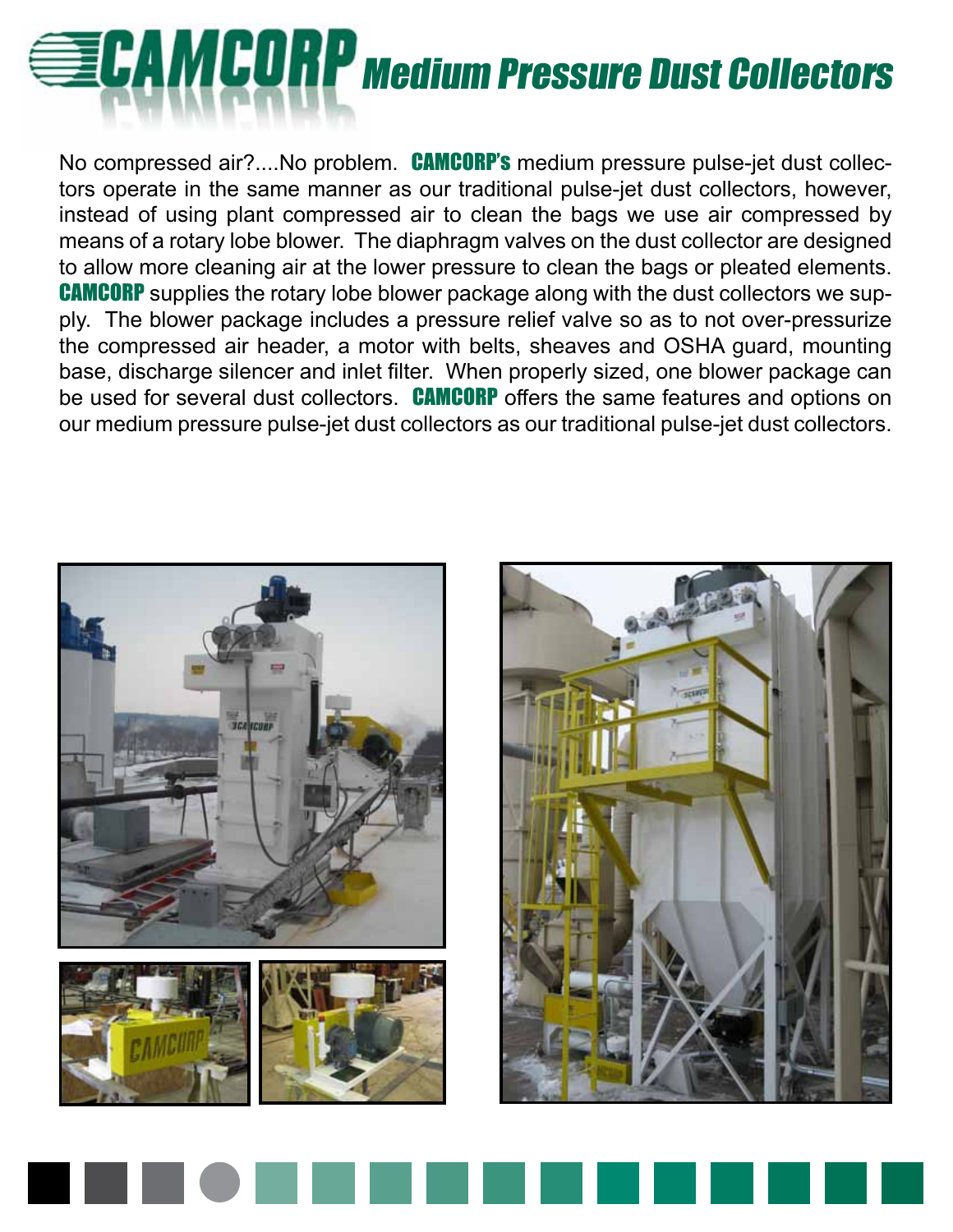### Bin Vent Dust Collectors



**CAMCORP's** bin vent filters are available in all of our different style collectors offered, however, they do not typically incorporate a hopper. They are designed to mount directly onto a piece of equipment that needs venting such as storage silos, mixers, scale hoppers, work bins, belt conveyors, etc.

CAMCORP's bin vent filters have all of the features and benefits as all of our other dust collectors including:

- Correct selection of filter media to meet the application requirements
- NEMA 4, 4X, 7, 9 or 12 Electrical Enclosures
- Explosion Venting per NFPA 68
- Paint selected for the application
- "On-Demand" cleaning timer board
- Instrumentation for remote monitoring
- OSHA approved service platforms









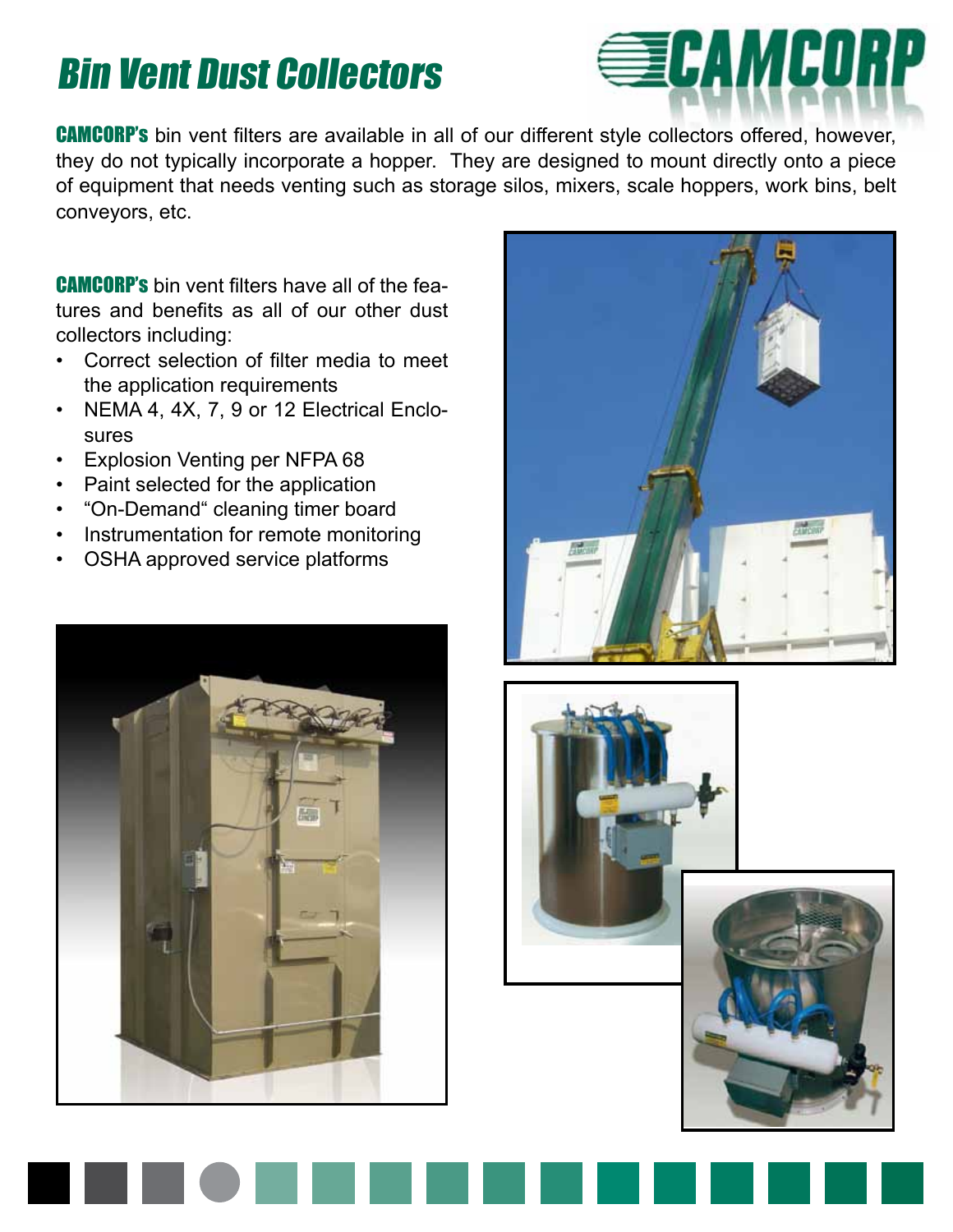

Cyclones are less efficient than baghouse or pleated element dust collectors, however, cyclones do still have a place in the air pollution control industry either as a stand alone collector on larger particulate applications or as a primary separator prior to a baghouse.

CAMCORP offers 3 different series of cyclones. The HE series which is our high efficiency cyclone. The SE series, our standard efficiency cyclone and the HV series which is our high volume cyclone.

CAMCORP's cyclones are available in carbon steel, stainless steel, aluminum and abrasion resistant steel construction. On food grade applications grinding and polishing of the welds is also offered.



### Cyclone Dust Collectors

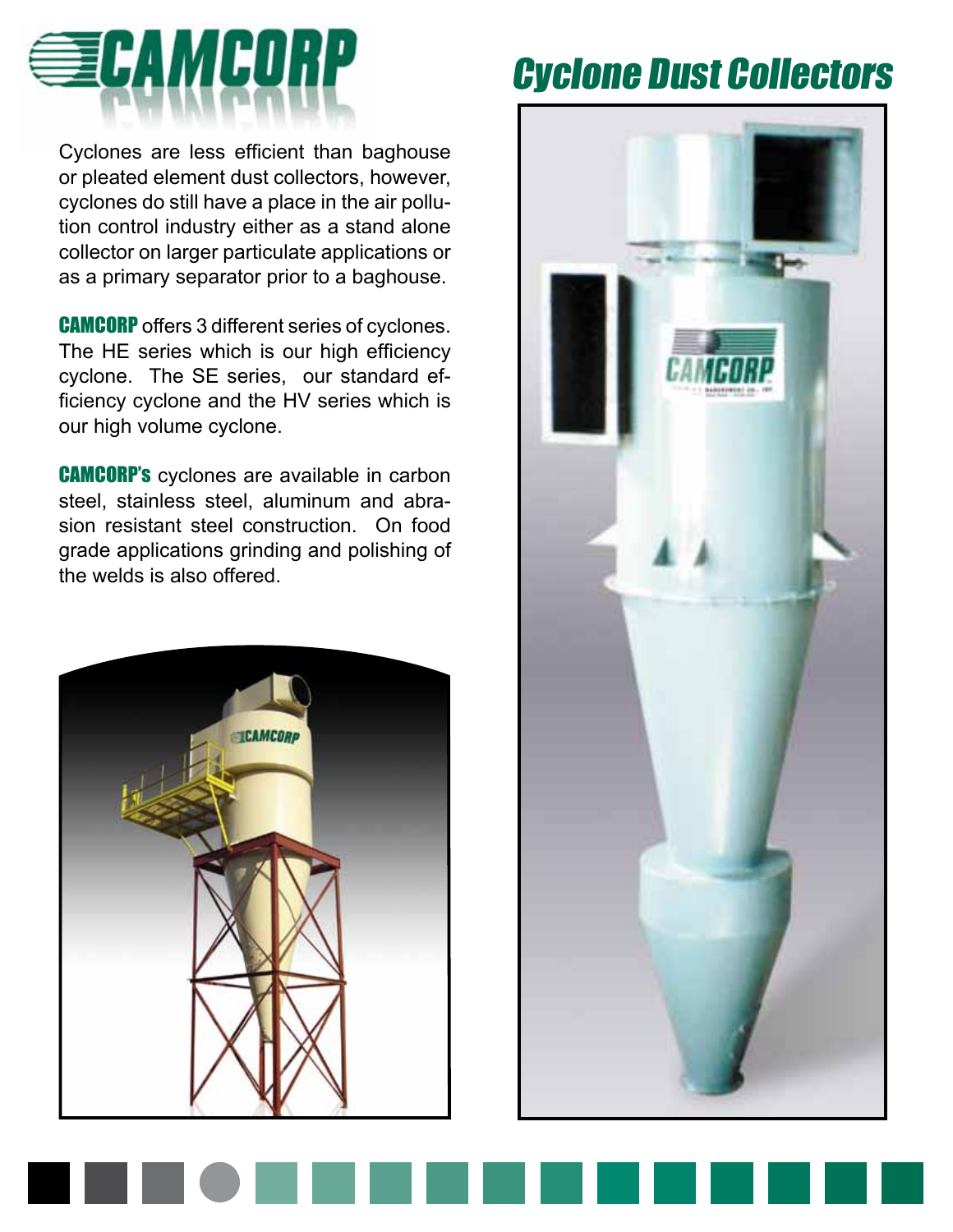### Options and Accessories



**CAMCORP's** dust collectors incorporate many standard design features that other's manufacturer's consider to be a premium such as ledgeless door design and tool-less access to filters and cartridges as well as rotatable exhaust on our cyclones. CAMCORP also has a wide array of options and accessories for our dust collectors.

#### Options and Accessories

- Filter media options (See below)
- Baffled hopper inlet
- Tangential inlet with internal spin cone
- High entry baffled inlet
- Stone box inlet
- Involute inlet
- Abrasion resistant inlet
- Wide bag spacing
- Explosion venting / suppression
- Explosion proof controls
- Back-draft dampers
- Abort gates
- Spark arrestors
- Sprinkler kits
- Trough and custom hopper design
- Hopper access doors
- Structural supports
- Platforms and ladders
- Internal service lighting
- Quick inspection view ports

#### Filter Media and Cage Options

- Polyester bags
- PTFE Laminated bags
- Polypropylene bags
- Aramid (Nomex) bags
- Nylon pre-filter overbags
- Duo-density bags
- Micro-denier bags
- Acrylic bags
- Hopper level indicators
- Live-bottom auger discharge
- Custom paint system and colors
- Bead blasting
- 304 or 316 Stainless steel construction
- Aluminum construction
- 'AR' Plate construction
- Polished welds for food grade applications
- High temperature design
- High pressure design
- High vacuum design
- Screw conveyors
- Rotary Airlocks
- Slide gates / drum cover kits
- Dust bin with drawers
- Fans, dampers and silencers
- Alternative timer / controllers
- Photohelic or Magnehelic gauges
- Motor starter and electrical control panels
- Solenoid heater / thermostats
- P-84 bags
- Fiberglass bags
- Grounded bags
- Carbon steel cages
- Galvanized cages
- Stainless steel cages
- 20-Wire cages
- Split cage assembly